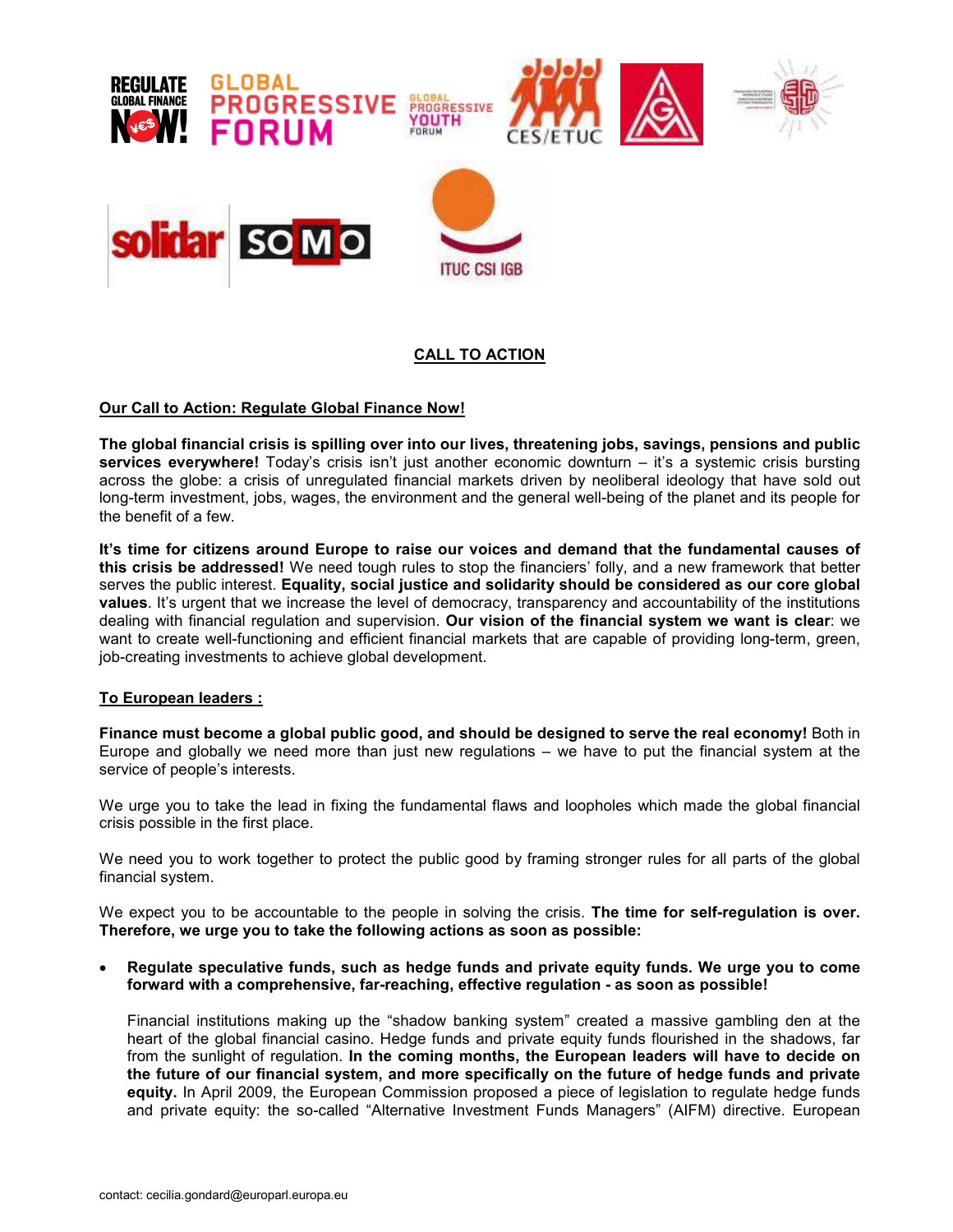governments and Members of the European Parliament now have to decide whether to introduce effective regulation of speculative funds or not.

# • Create a financial transaction tax.

In response to the current crisis, governments around the world have been stabilizing and protecting their economies and jobs with taxpayers' money. Many citizens ask themselves: Who's going to pay the bill for this? Are taxpayers the only ones to pay, or will financial markets and investment bankers be held accountable to pay parts of the burden? Taxing the financial sector would enhance fairness. Moreover, this will increase government revenue, which is badly needed to support the transition towards more inclusive, fairer and cleaner societies. While dumping purely speculative, socially useless activities, a financial transaction tax would promote the sustainable, long-term investments that are needed to green our economies. And last but not least, global financial transaction tax of 0.05% could yield revenue of about 1% of nominal world GDP per year. This would provide funding for long-term public investments, to finance global development and climate change. Only through such policies can solidarity at a global level be enhanced.

#### • Control over executive & shareholder bonus and remuneration.

A culture of massive bonuses has encouraged reckless risk taking and has had a pernicious economic effect, all while making social inequity worse. Remuneration schemes must be regulated by law to reflect and promote long-term economic, social and environmental performance and allow companies to allocate profits to the companies' productive and job-creating activities. Remuneration of management and traders should be capped in line with workers' pay and pensions and, in the case of financial services, linked to responsible sales and lending practices. The cashing-in of bonuses and other performance-related schemes within five years should be prohibited. And last but not least, shareholders must be prevented from plundering the wealth of companies during growth times through dividends and 'share buy-back' programmes, which leave companies with undercapitalised balance sheets during economic downturns.

## • Close down tax havens.

Citizens pay taxes. Companies -- including financial institutions that have been bailed out by the taxpayer - - employ the best accountants in town to use tax havens to avoid tax. One fund manager admitted he paid less tax than his cleaning lady! It's unfair and unacceptable. The existence of tax havens also encourages capital flight and tax evasion, especially in developing countries. The money lost to tax havens could help plug the hole in the public finances and create tens of thousands of jobs. We want to bring tax havens, offshore financial centres (OFCs) and bank secrecy jurisdictions in line with international standards. Automatic exchange of information, a proper multilateral agreement and strong sanctions against non-compliant territories and users are key in seriously addressing this problem.

## • Protect consumers against toxic financial products and predatory lending.

The crisis has shown that toxic financial products can spread an economic virus with devastating economic and social consequences. Citizens need to be protected from high risk financial products and misguiding credit lending practices in the same way that they are protected against risky drugs and a financial consumer protection agency needs to be established. Bank employees should be able to give good advice to consumers.

## • Democratize finance.

We can no longer let central bankers and lobbyists from the industry decide alone on regulations and accounting standards. Social partners and civil society organisations need to have a far stronger say in the decision-making process!

At the European level, trade unions and civil society organisations must have a seat on the European Systemic Risk Board, as well as on the European supervisory bodies. International institutions such as the